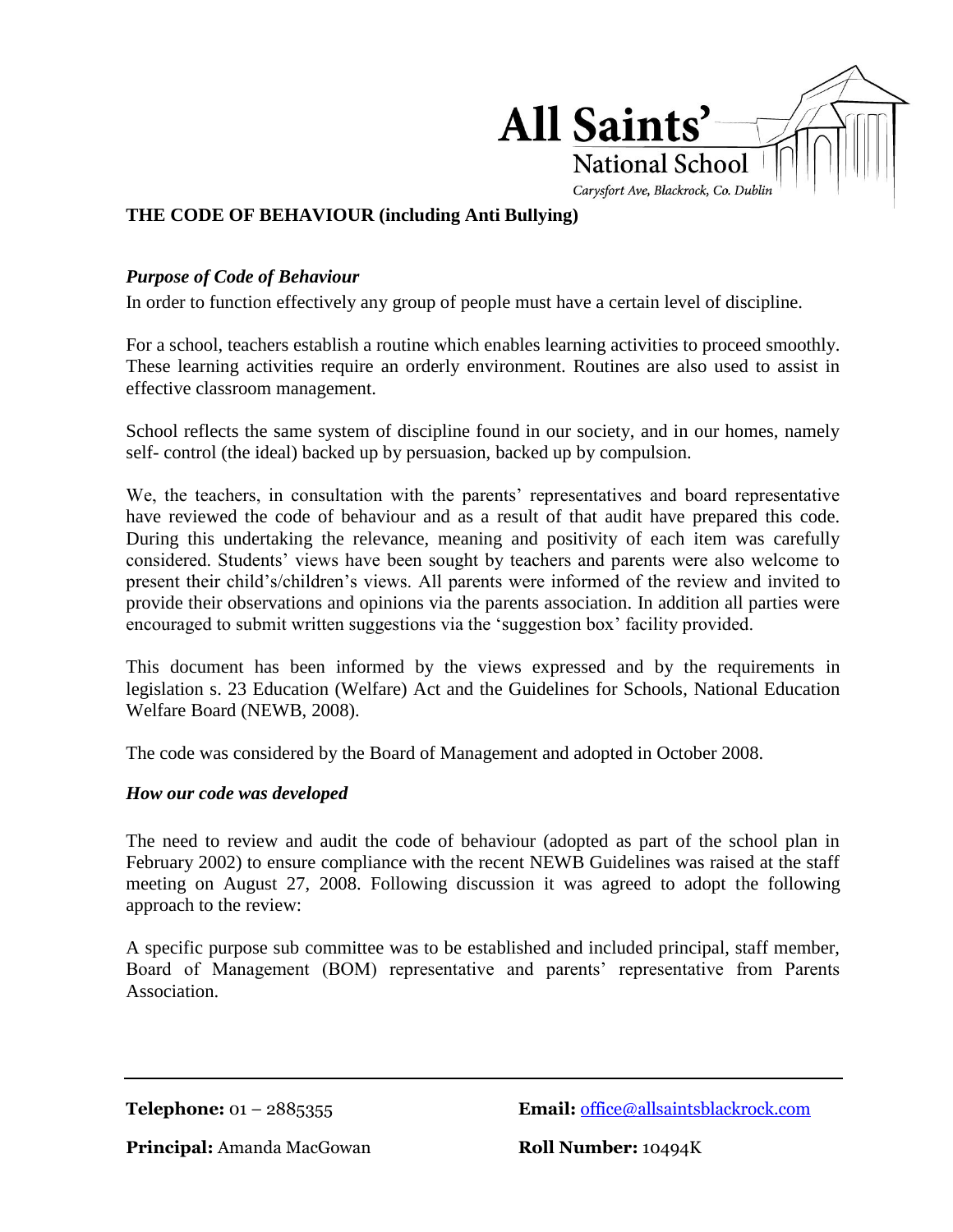The views of students were to be established through class discussions, suggestion boxes and parental inputs.

The entire parent body would be informed of the review and encouraged to make their views known to the Parents Association, who would in turn inform the principal of the views expressed.

The members of staff were expected to provide their views at staff meetings or otherwise to inform the principal. Board members would have an opportunity to express views at BOM meetings or otherwise to contact the principal or chairperson directly.

## *Aims and Vision*

- 1 To ensure that every child has an equal right to an education.
- 2 To ensure that no child would be deprived an education by the misbehaviour and or disruption of any pupil or group of pupils.
- 3 To govern children through their affections and reason and not by harshness and severity.
- 4 To provide for the safety and harmony of every child.
- 5 To ensure open and honest communication.
- 6 To foster parental interest in and support for the school.
- 7 To foster communication between home and the school.
- 8 To encourage and affirm good behaviour

## *Expectations of students staff and parents and how they will treat each other*

All relationships at All Saints N. S. are expected to operate on the basis that a person will treat others as he/she would like others to treat him/her.

## *Principles of how students teachers and parents can help to promote a happy school*

The principles underlying the code are

- 1 Happy environment. Children have the right to a happy environment, in which they can grow and develop to their own full potential. They are encouraged to have and to be able to express freely their own thoughts, ideas and preferences with manners, politeness and consideration for others. Bad language and bullying behaviour will not be tolerated.
- 2 Mutual respect. Children receive respect from staff, pupils and visitors to the school. Children must show respect to others.
- 3 Cleanliness and tidiness. An awareness of cleanliness and hygiene is nurtured in the children. They are encouraged to keep their work, belongings and the school tidy and orderly.
- 4 Homework. Assigned homework is recorded in the homework journal. It is the parents' responsibility to check this notebook each evening and then examine the homework ensuring that the correct homework has been completed. This parental attention is of tremendous benefit to the children and to the school.

**Telephone:** 01 – 2885355 **Email:** [office@allsaintsblackrock.com](mailto:office@allsaintsblackrock.com)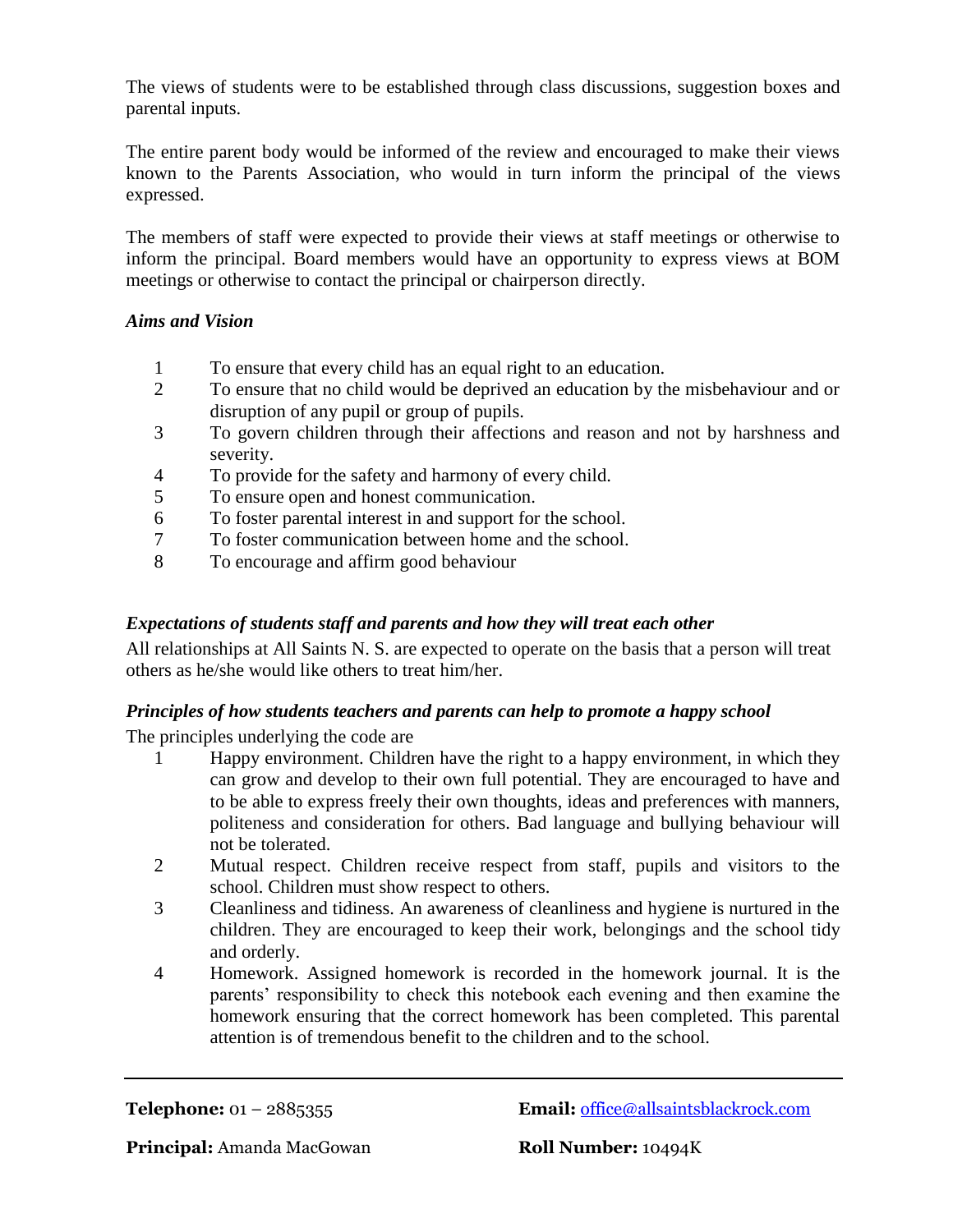5 Punctuality: Arrival -Children should arrive to the school in the interval between 8.30 a.m. and 8.50 a.m. As instruction commences at 8.50 children's arrival time should be such that they are ready to start their class work on time. Departure-Children in the infant classes should be collected from the school at 1.10 p.m. and children in other classes should be collected or authorised to leave the school on their own at 2.25 Monday to Thursday and at 1.10 on Friday.

## *Roles and responsibilities of staff members in relation to behaviour*

Teachers and other staff members will work to

- a) Create a safe, caring and positive classroom and school
- b) Promote good learning practices
- c) Commend good behaviour
- d) Be fair and approachable
- e) Keep parents informed of behaviour matters
- f) Keep records of each instance of serious misbehaviour and of instances of ongoing minor misbehaviour
- g) Inform principal where misbehaviour continues
- h) If the principal speaks to a child on a number of occasions regarding misbehaviour, the child's parents will be contacted and requested to attend a meeting with the principal and/or other staff members as appropriate
- i) Inform Board of Management of behaviour issues and in particular of instances of serious misbehaviour and instances of persistent misbehaviour.

## *Content of school rules*

The framework rules for All Saints N. S. can be summarised in the following underlying principles

- $\triangleright$  Children are expected to work to the best of their ability.
- $\triangleright$  The golden rule is that children are expected to treat others as they would like to be treated.
- $\triangleright$  Children are expected to use appropriate language at all times.

#### **Specific rules**

Children are required to work quietly while the teacher is working with another pupil or group of pupils.

Children are required to raise their hand quietly to ask or answer questions and to speak on turn.

Silence is required at times.

Shouting is forbidden.

Running in the school building is forbidden.

School property must be respected and children must use this without causing damage to it.

Other children's property must be respected and must not be damaged or defaced.

Children must not act in an abusive manner to others- physical, verbal or any other form of abuse will not be tolerated.

Children are required to enter and exit the school premises in an orderly fashion.

**Telephone:** 01 – 2885355 **Email:** [office@allsaintsblackrock.com](mailto:office@allsaintsblackrock.com)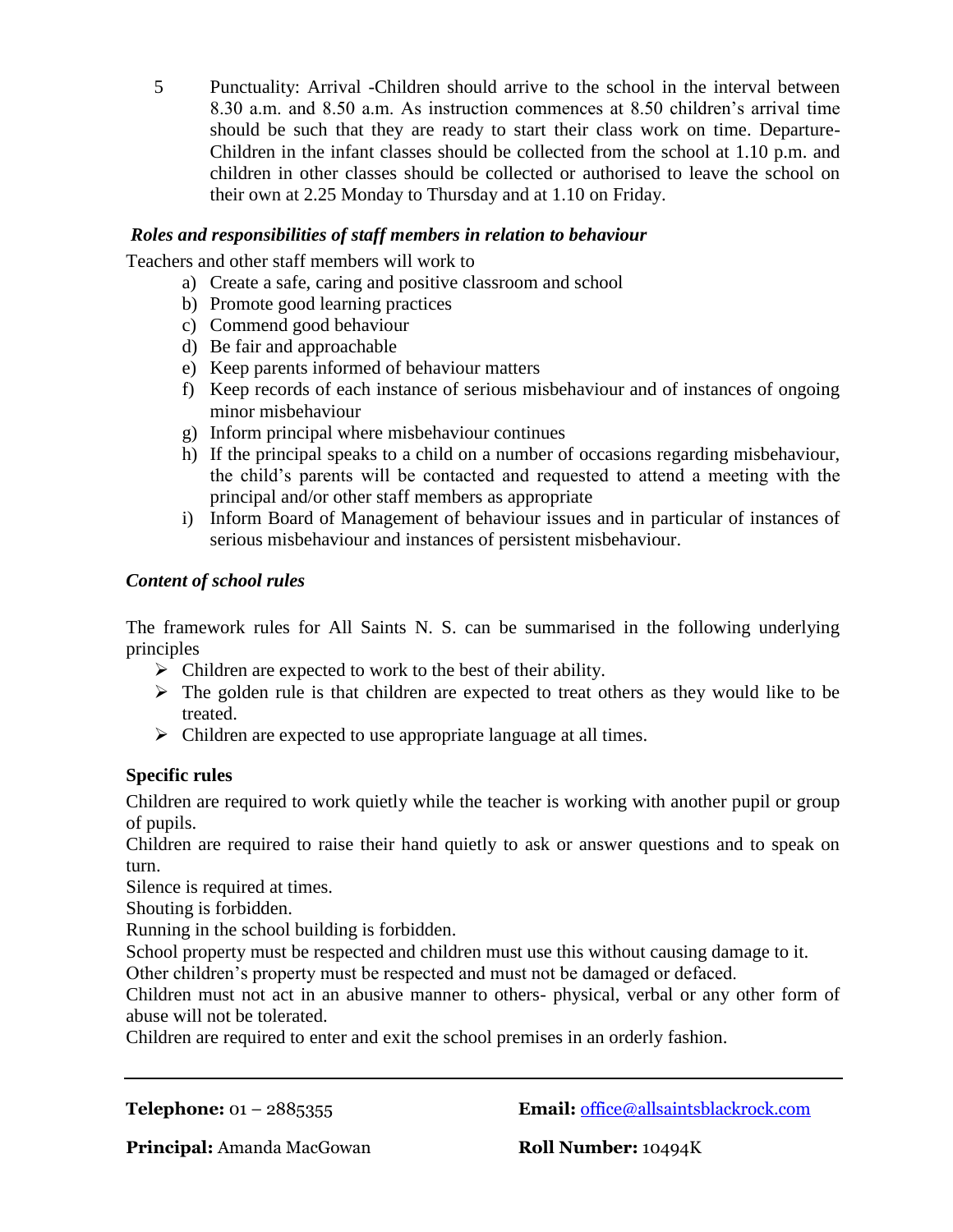Cycling is not permitted in the school yard.

School grounds must not be damaged.

Children must remain on the school premises at all times during the school day and may not leave the premises unless accompanied by a teacher or collected by a parent/ guardian or other person authorised by a parent/guardian.

When the bell rings for break time children must stand and walk to the yard. At the end of break children must walk into line and stand quietly until collected by the class teacher.

#### **Class codes**

As part of the implementation of this code each classroom will develop its own expectations as appropriate in view of age and stage of the children. The children will be actively included in deciding the class code, in accordance with their age and stage of development.

#### *Rewards*

All teachers will affirm and recognise good behaviour in accordance with the age and stage of development of the various classes. Reports of good behaviour will be communicated to parents both formally and informally.

#### *Promoting good behaviour*

All teachers will encourage compliance with the code through clear communication of code to children, developing competence through subjects such as SPHE, drama and role play etc. Parents are encouraged to discuss the code with their children and to support the child's efforts to abide by the code.

#### *Consequences of unacceptable behaviour*

Examples of measures which may be taken where a child acts in an unacceptable manner include:

- $\triangleright$  Remind the child of the rule which has been infringed
- $\triangleright$  Verbal reprimand
- $\triangleright$  Removal from the group (in class)
- $\triangleright$  Child sent to another classroom for a period
- $\triangleright$  Refer the child to the principal
- $\triangleright$  Communication with parents
- $\triangleright$  Withdrawal of privileges
- $\triangleright$  Withdrawal from the particular lesson or peer group
- $\triangleright$  Carrying out a useful task in the school
- $\triangleright$  Detention (break time)
- $\triangleright$  Formal report to the board of management

Where serious misbehaviour occurs the sanctions of suspension and expulsion may apply. These sanctions may also apply where minor misbehaviour persists over time and interferes with the teaching and learning opportunities.

**Telephone:** 01 – 2885355 **Email:** [office@allsaintsblackrock.com](mailto:office@allsaintsblackrock.com)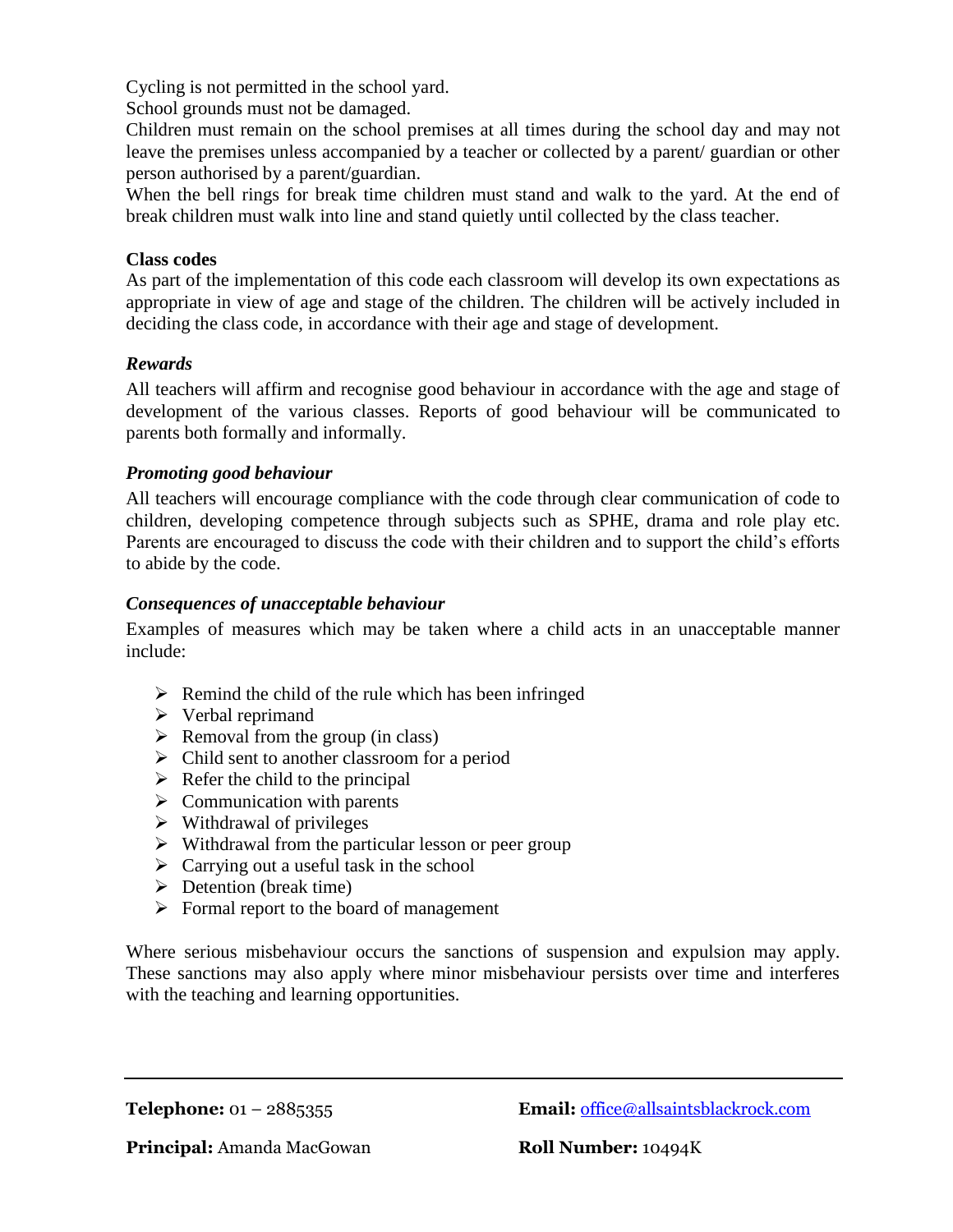## *Anti- bullying policy*

The school's anti –bullying code forms part of this code of behaviour and is included as Appendix One.

## *Application of code of behaviour at school and other places*

The code of behaviour applies at all times during the school day and at all places where children may be as part of official school activities (e.g. church for assembly, sporting events, swimming, places where students may be as part of a school outing, concerts etc).

#### *Suspension and expulsion policies*

All Saints' National School complies with the NEWB Guidelines.

#### **Summary of procedures for suspension**

- $\triangleright$  Inform the student and parent about the issue, how this will be investigated and that suspension could be the sanction
- $\triangleright$  Students and parents will be given an opportunity to respond at a meeting. If the parents and student fail or refuse to attend such a meting this will not prevent the board from reaching a decision on the matter.
- $\triangleright$  Communication (written) of the decision to the relevant parties this may include the NEWB
- $\triangleright$  Inform parents of right of appeal where an appeal is available

## **Summary of procedures for expulsion**

- $\triangleright$  A detailed investigation is carried out under the direction of the principal
	- o Information to parents and student of the allegation(s), the investigative process and possible outcome may be expulsion
	- o Parents and students given opportunity to respond. (Failure to respond will not prevent board from making decision.)
- $\triangleright$  A recommendation is made to the board of management by the principal
- $\triangleright$  Consideration by the board of the recommendation and the holding of a hearing
- $\triangleright$  Board's deliberations and determination following the hearing
- $\triangleright$  Consultations arranged by the educational welfare officer
- $\triangleright$  Decision to expel/ not to expel

See page 66-68 and 80- 87 of the Guidelines for further details

#### *Notification re school absences*

The Education (Welfare) Act 2000, section 18, requires the parents to notify the principal of a school of the reasons for the child's absence from school. Section 23 of the Act requires the Code of behaviour to outline the procedures to be followed relating to a child's absence from school. In compliance with these requirements the following procedures will apply.

1 For absences of a period up to a maximum of 3 days, parents must send a written letter/note upon the return of the child to school, outlining the reason for the absence.

**Telephone:** 01 – 2885355 **Email:** [office@allsaintsblackrock.com](mailto:office@allsaintsblackrock.com)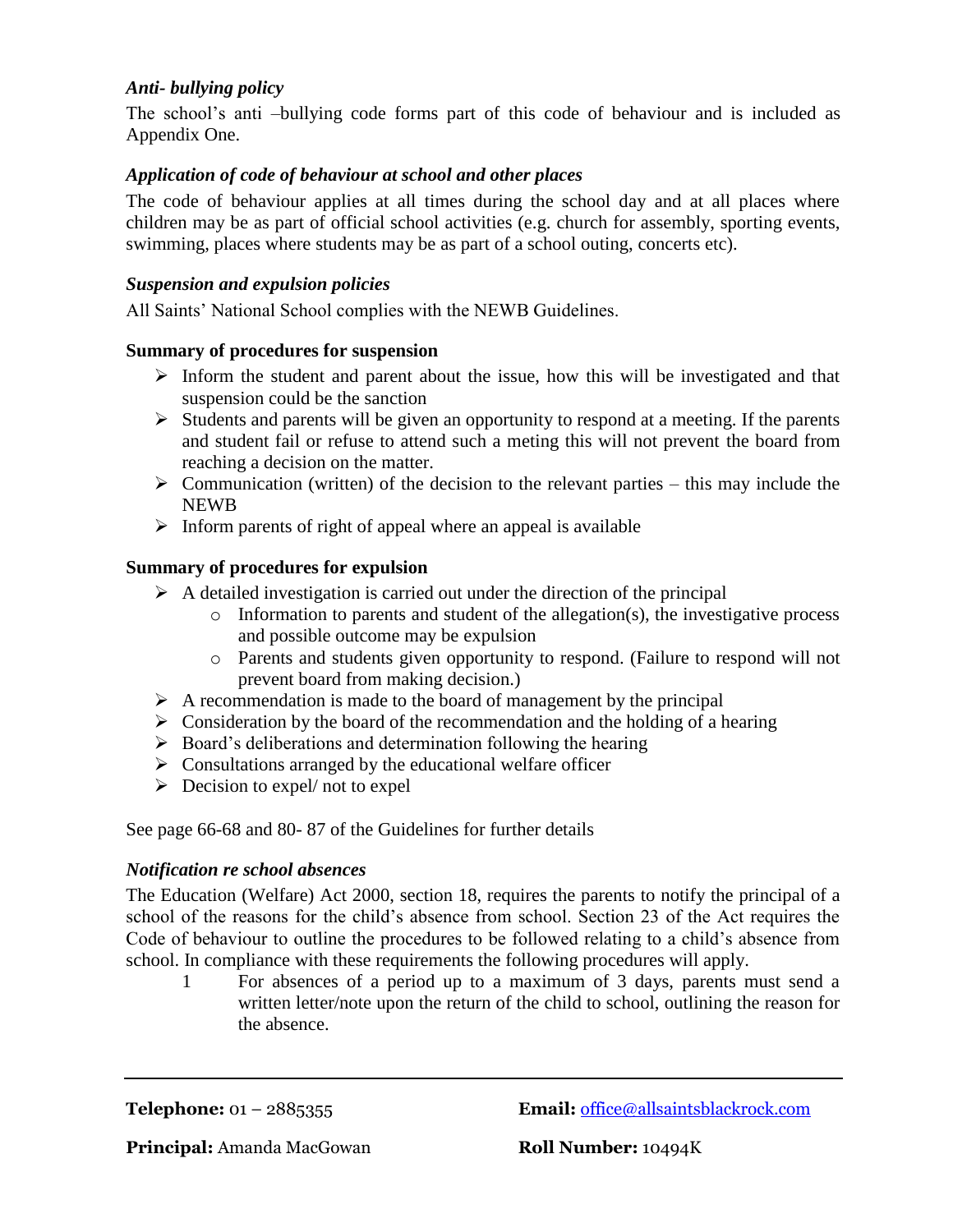- 2 For periods of more than 3 days the parents are required to contact the school to indicate that the child will be absent for more than 3 days and indicate the expected duration of absence. Upon the return to school the parents will provide a written note/ letter outlining the reason for the absence.
- 3 The Education (Welfare) Act section 21 (4) requires the principal to inform the Educational Welfare Officer in writing if a student is absent from school for a total of 20 or more days from school in any school year.

## *Procedures for raising a concern or bringing a complaint about a behaviour matter*

It is recognised that where staff and parents work together to promote good behaviour and eliminate unacceptable behaviour success for all at school is more likely. Communication between parents and teachers is a fundamental tenet of the code of behaviour. All parties have been involved in the development of the code and all parties must co-operate in the implementation of the code.

Where there are concerns the teacher may make contact with the parents or the parents may make contact with the teacher.

Where parents have a concern the first step is to make contact with the class teacher. In the event that the matter is not resolved at this stage either the teacher or parents or both may refer the matter to the principal. In the event that the matter remains unresolved a complaint may be made to the board of management.

Parents should be aware that comments by children at home may not be fully accurate and matters should be discussed with the teacher in order for the parents to be fully informed about the issue.

Parents should work in partnership with staff to resolve behaviour problems. Parents are required as a condition of registering the child as a student in All Saints N.S. to give a written undertaking that the code of behaviour is acceptable to them and that they will make all reasonable efforts to ensure their child's compliance with the code of behaviour.

Where parents are contacted about a child's misbehaviour parents will be required to give an undertaking that their child will behave in future.

**Telephone:** 01 – 2885355 **Email:** [office@allsaintsblackrock.com](mailto:office@allsaintsblackrock.com)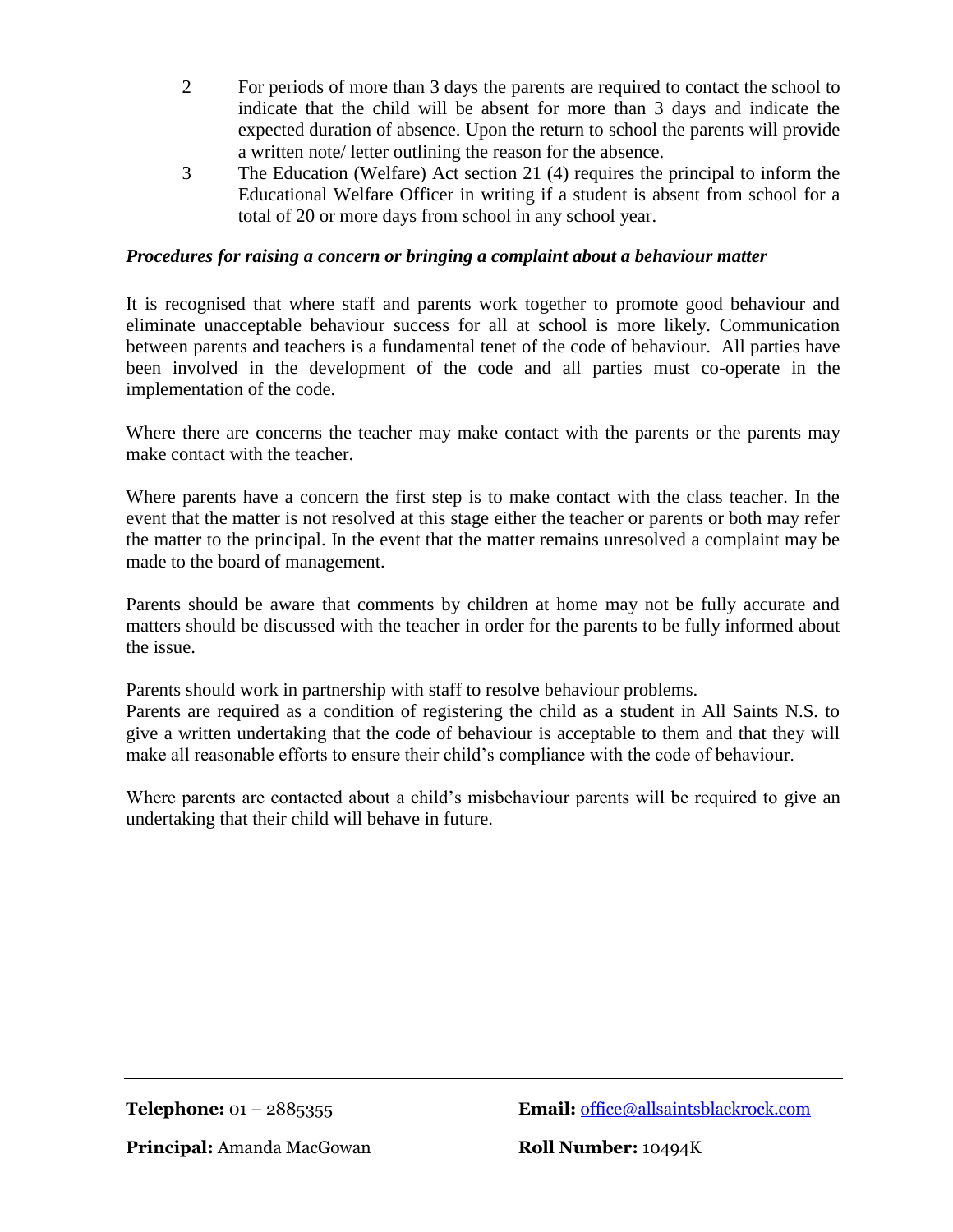# **Anti - Bullying Policy**

1. In accordance with the requirements of the Education (Welfare) Act 2000 and the code of behaviour guidelines issued by the NEWB, the Board of Management of All Saints' National School has adopted the following anti-bullying policy within the framework of the school's overall code of behaviour. This policy fully complies with the requirements of the Anti-Bullying Procedures for Primary and Post-Primary Schools which were published in September 2013.

2. The Board of Management recognises the very serious nature of bullying and the negative impact that it can have on the lives of pupils and is therefore fully committed to the following key principles of best practice in preventing and tackling bullying behaviour:

- A positive school culture and climate which
	- o is welcoming of difference and diversity and is based on inclusivity;

 o encourages pupils to disclose and discuss incidents of bullying behaviour in a non-threatening environment; and

- o promotes respectful relationships across the school community;
- Effective leadership;
- A school-wide approach;
- A shared understanding of what bullying is and its impact;

 Implementation of education and prevention strategies (including awareness raising measures) that

o build empathy, respect and resilience in pupils; and

 o explicitly address the issues of cyber-bullying and identity-based bullying including in particular, homophobic and transphobic bullying.

- Effective supervision and monitoring of pupils;
- Supports for staff;

 Consistent recording, investigation and follow up of bullying behaviour (including use of established intervention strategies); and

On-going evaluation of the effectiveness of the anti-bullying policy

3. In accordance with the Anti-Bullying Procedures for Primary and Post-Primary Schools bullying is defined as follows:

Bullying is unwanted negative behaviour, verbal, psychological or physical conducted, by an individual or group against another person (or persons) and which is repeated over time.

The following types of bullying behaviour are included in the definition of bullying:

- Deliberate exclusion, malicious gossip and other forms of relational bullying,
- Cyber-bullying and

**Telephone:** 01 – 2885355 **Email:** [office@allsaintsblackrock.com](mailto:office@allsaintsblackrock.com)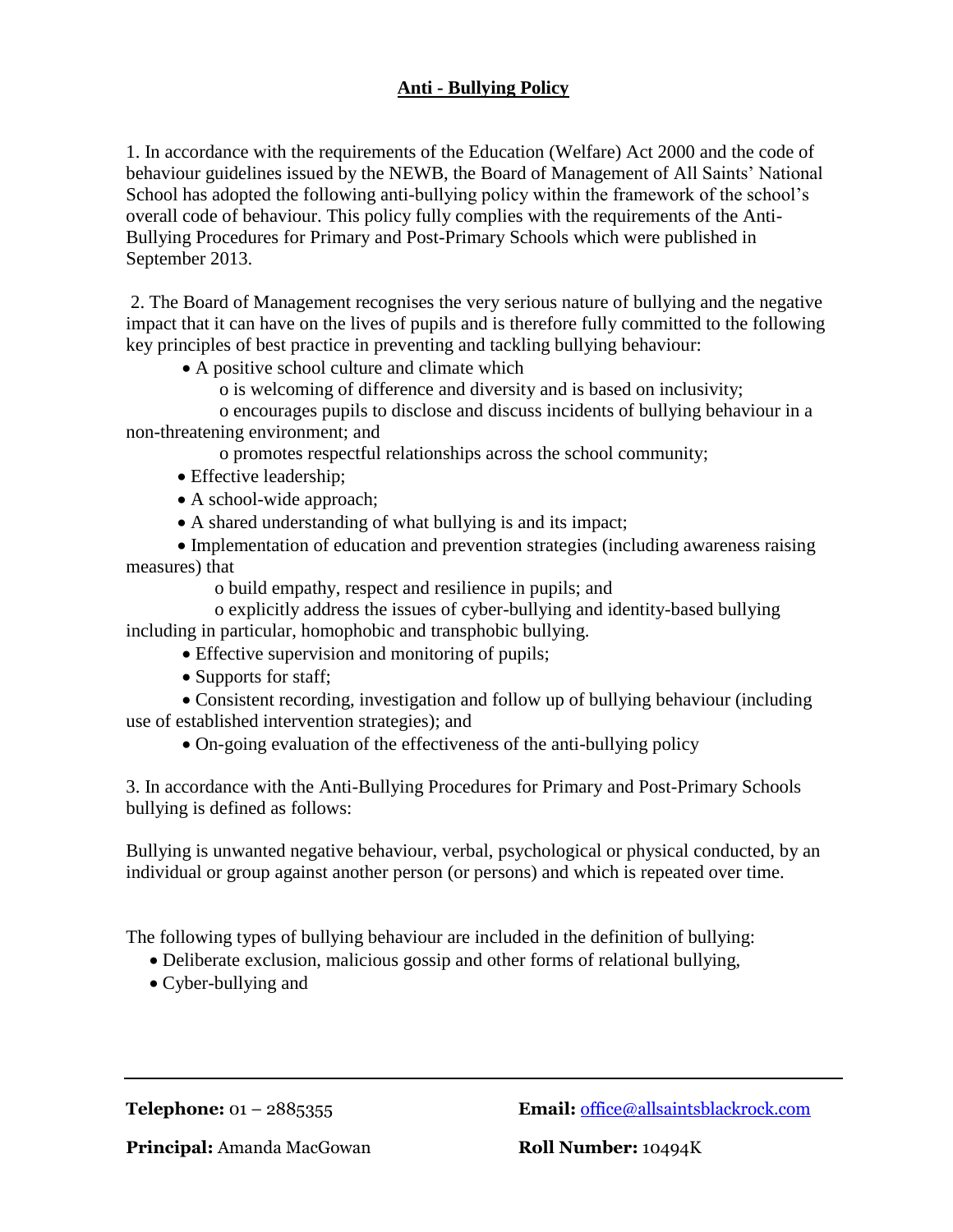Identity-based bullying such as homophobic bullying, racist bullying, bullying based on a person's membership of the Traveller community and bullying of those with disabilities or special educational needs.

Isolated or once-off incidents of intentional negative behaviour, including a once-off offensive or hurtful text message or other private messaging, do not fall within the definition of bullying and should be dealt with, as appropriate, in accordance with the school's code of behaviour.

However, in the context of this policy, placing a once-off offensive or hurtful public message, image or statement on a social network site or other public forum where that message, image or statement can be viewed and/or repeated by other people will be regarded as bullying behaviour.

Negative behaviour that does not meet this definition of bullying will be dealt with in accordance with the school's code of behaviour.

Additional information on different types of bullying is set out in Section 2 of the Anti-Bullying Procedures for Primary and Post-Primary Schools

4. The relevant teacher(s) for investigating and dealing with bullying is (are) as follows: (see Section 6.8 of the Anti-Bullying Procedures for Primary and Post-Primary Schools):

- The class teacher(s) initially investigating any alleged case of bullying
- The principal thereafter if necessary

Any teacher may act as a relevant teacher if circumstances warrant it.

5. The education and prevention strategies (including strategies specifically aimed at cyberbullying and identity-based bullying including in particular, homophobic and transphobic bullying) that will be used by the school are as follows

- Parents are requested and actively encouraged to make their children aware of the unacceptability of bullying behaviour, and encourage them to report such behaviour to their teachers in school, or the staff of organisations to which they belong, whenever they witness it.
- In our school, children and their parents will be made aware of the unacceptability of bullying behaviour, and are encouraged by the staff to report such behaviour. Reporting is NOT telling tales (which is motivated by the wish to get someone in trouble), but IS acting responsibly (as it is motivated by wish to help someone who is being physically or emotionally hurt).
- School wide delivery of lessons on bullying from evidence based programmes, e.g. Stay Safe Programme, The Walk Tall Programme, and Website Teacher's Resources.
- The school anti-bullying policy is discussed with pupils and all parent(s)/guardians are given a copy as part of the Code of Behaviour of the school upon entry. It is also available on request from the office.
- The implementation of regular whole school awareness measures including posters, competitions, group assemblies etc.

**Telephone:** 01 – 2885355 **Email:** [office@allsaintsblackrock.com](mailto:office@allsaintsblackrock.com)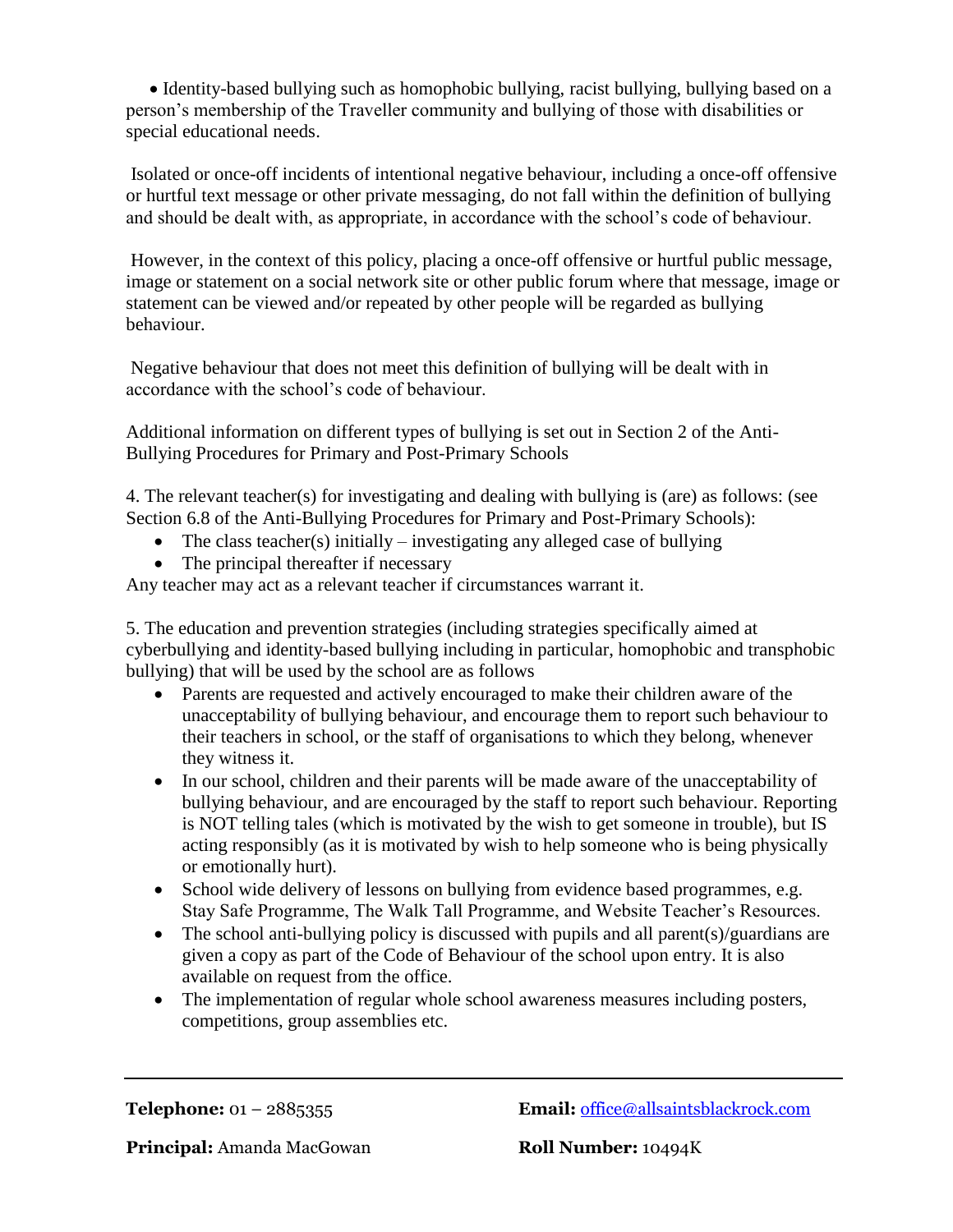- Ensuring that pupils know who to tell and how to tell, e.g.:
	- o Direct approach to teacher at an appropriate time, for example after class.
	- o Hand note up with homework
	- o Get a parent(s)/guardian(s) or friend to tell on your behalf.
- We believe that every child should have a safe, happy and secure environment in which to perform their daily tasks. This is supported by our Code of Conduct.
- Through the curriculum there are many opportunities to teach anti-bullying, for example, Religious Education, S.P.H.E., R.S.E., Stay Safe, Drama, and P.E.
- Pupils will be provided with opportunities to develop a positive sense of self-worth.
- Experts in anti-bullying will visit the school to speak to children and parents.
- Our school specifically considers the additional needs of SEN pupils with regard to anti-bullying programme implementation and the development of skills and strategies to enable all pupils to respond appropriately.
- The following school policies also play a role in the implantation of education and prevention strategies within our school – Code of Behaviour, Child Protection Policy, Acceptable User Policy, etc.

The following signs and symptoms may suggest that a pupil is being bullied:

- i. Anxiety about travelling to and from school e.g. requesting parents to drive or collect him/her, changing travel routes, avoiding regular times for travelling to and from school.
- ii. Unwillingness to go to school, refusal to attend, truancy;
- iii. Deterioration in educational performance, loss of concentration and loss of enthusiasm and interest in school;
- iv. Pattern of physical illness e.g. headaches, stomach aches;
- v. Unexplained changes either in mood or behaviour which may be particularly noticeable before returning to school after weekends or more epically after longer school holidays;
- vi. Visible signs of anxiety or distress e.g. stammering, withdrawing, nightmares, difficulty in sleeping, crying, not eating, vomiting, bedwetting;
- vii. Spontaneous out-of-character comments about either pupils or teachers;
- viii. Possessions missing or damaged;

Procedures for investigating and dealing with Bullying:

6. The school's procedures for investigation, follow-up and recording of bullying behaviour and the established intervention strategies used by the school for dealing with cases of bullying behaviour are as follows

RECORDING: Noting and reporting of bullying behaviour is to be documented using the template for recording bullying behaviour (Appendix 2). All records must be maintained in accordance with relevant data protection legislation. The school's procedures for noting and reporting bullying behaviour will adhere to the following:

**Telephone:** 01 – 2885355 **Email:** [office@allsaintsblackrock.com](mailto:office@allsaintsblackrock.com)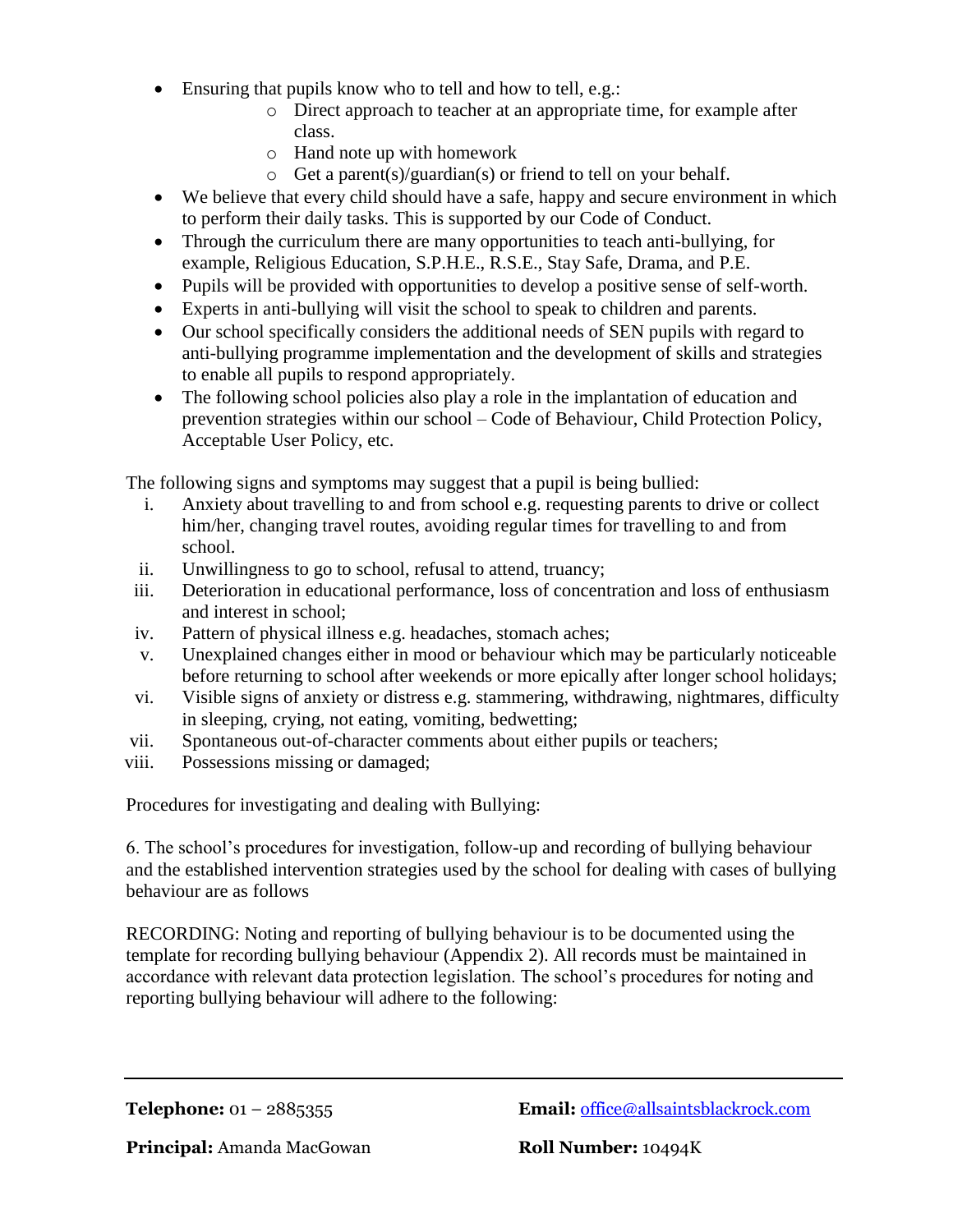- i. The primary aim for the relevant teacher in investigating and dealing with bullying is to resolve any issues and to restore, as far as is practicable, the relationships of the parties involved (rather than to apportion blame);
- ii. In investigating and dealing with bullying, the teacher will exercise his/her professional judgement to determine whether bullying has occurred and how best the situation might be resolved;
- iii. All reports, including anonymous reports of bullying must be investigated and dealt with by the relevant teacher. In that way pupils will gain confidence in 'telling'. This confidence factor is of vital importance. It should be made clear to all pupils that when they report incidents of bullying they are not considered to be telling tales but are behaving responsibly;
- iv. Non-teaching staff such as secretaries, special needs assistants (SNAs), bus escorts, caretakers, cleaners must be encouraged to report any incidents of bullying behaviour witnessed by them, or mentioned to them, to the relevant teacher;
- v. Parents and pupils are required to co-operate with any investigation and assist the school in resolving any issues and restoring, as far as is practicable, the relationships of the parties involved as quickly as possible;
- vi. It is very important that all involved (including each set of pupils and parents) understand the above approach from the outset;
- vii. Teachers should take a calm, unemotional problem-solving approach when dealing with incidents of alleged bullying behaviour reported by pupils, staff or parents;
- viii. Incidents are generally best investigated outside the classroom situation to ensure the privacy of all involved;
- ix. All interviews should be conducted with sensitivity and with due regard to the rights of all pupils concerned. Pupils who are not directly involved can also provide very useful information in this way;
- x. When analysing incidents of bullying behaviour, the relevant teacher should seek answers to questions of what, where, when, who and why. This should be done in a calm manner, setting an example in dealing effectively with a conflict in a nonaggressive manner;
- xi. If a group is involved, each member should be interviewed individually at first. Thereafter, all those involved should be met as a group. At the group meeting, each member should be asked for his/her account of what happened to ensure that everyone in the group is clear about each other's statements;
- xii. Each member of a group should be supported through the possible pressures that they may face them from the other members of the group after interview by the teacher;
- xiii. It may also be appropriate or helpful to ask those involved to write down their account of the incident(s);
- xiv. In cases where it has been determined by the relevant teacher that bullying behaviour has occurred, the parents of the parties involved should be contacted at an early stage to inform them of the matter and explain the actions being taken (by reference to the school policy). The school should give parents an opportunity of discussing ways in which they can reinforce or support the actions being taken by the school and the supports for their pupils;

**Telephone:** 01 – 2885355 **Email:** [office@allsaintsblackrock.com](mailto:office@allsaintsblackrock.com)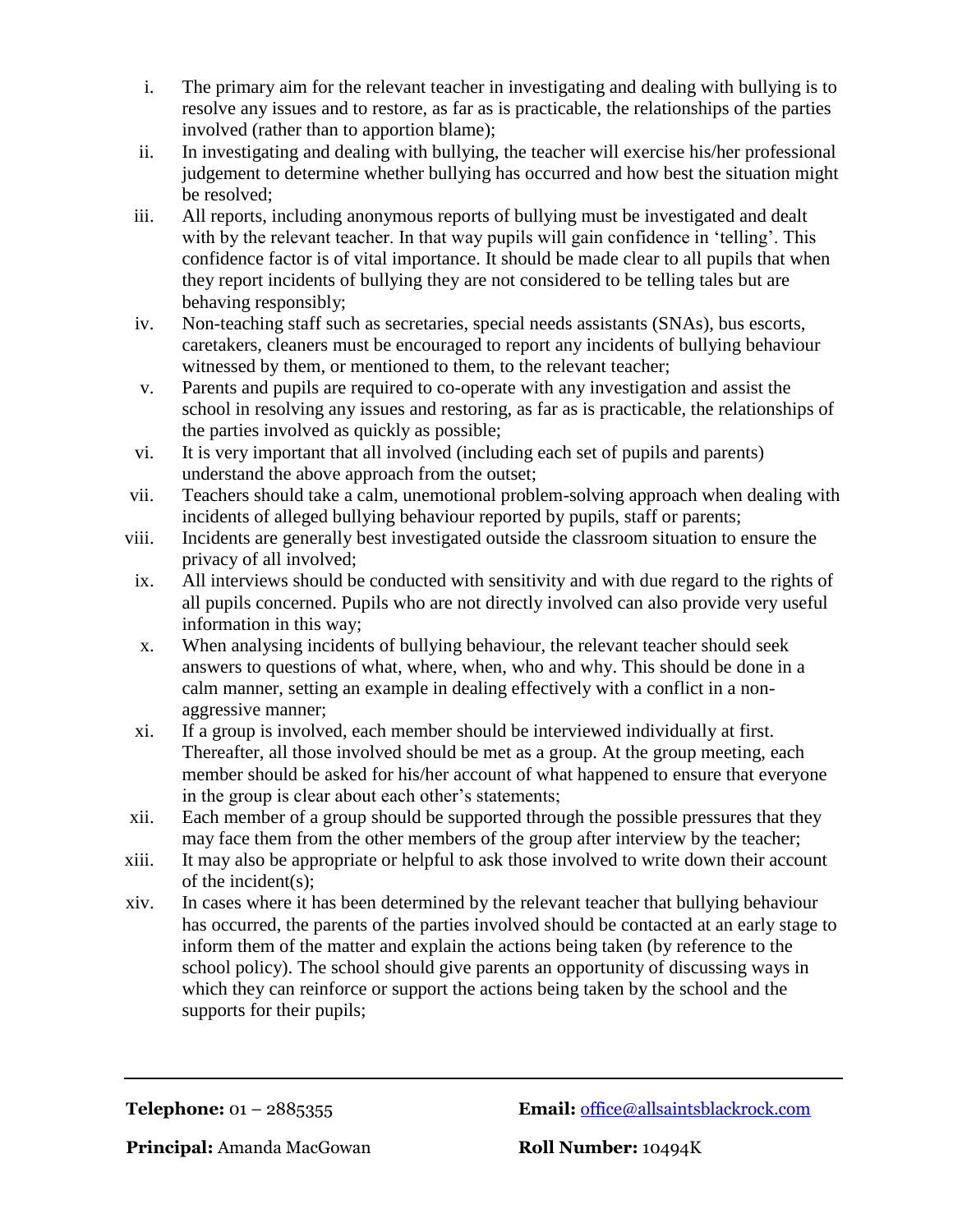- xv. Where the relevant teacher has determined that a pupil has been engaged in bullying behaviour, it should be made clear to him/her how he/she is in breach of the school's anti-bullying policy and efforts should be made to try to get him/her to see the situation from the perspective of the pupil being bullied;
- xvi. It must also be made clear to all involved (each set of pupils and parents) that in any situation where disciplinary sanctions are required, this is a private matter between the pupil being disciplined, his or her parents and the school;
- xvii. Follow-up meetings with the relevant parties involved should be arranged separately with a view to possibly bringing them together at a later date if the pupil who has been bullied is ready and agreeable. This can have a therapeutic effect;
- xviii. In cases where the relevant teacher considers that the bullying behaviour has not been adequately and appropriately addressed within 20 school days after he/she has determined that bullying behaviour has occurred, it must be 32 recorded by the relevant teacher in the recording template at Appendix 3 (See Section 6.8.10 (iii));
- xix. In determining whether a bullying case has been adequately and appropriately addressed the relevant teacher must, as part of his/her professional judgement, take the following factors into account:
	- Whether the bullying behaviour has ceased;
	- Whether any issues between the parties have been resolved as far as is practicable;
	- Whether the relationships between the parties have been restored as far as is practicable; and
	- Any feedback received from the parties involved, their parents or the school Principal or Deputy Principal;
- xx. Where a parent is not satisfied that the school has dealt with a bullying case in accordance with these procedures, the parents must be referred, as appropriate, to the school's complaints procedures;
- xxi. In the event that a parent has exhausted the school's complaints procedures and is still not satisfied, the school must advise the parents of their right to make a complaint to the Ombudsman for Children.

# **Procedures for recording bullying behaviour**

The Board of Management must ensure that the school has clear procedures for the formal noting and reporting of bullying behaviour and these must be documented in the school's anti-bullying policy. All records must be maintained in accordance with relevant data protection legislation. The school's procedures for noting and reporting bullying behaviour must adhere to the following:

i. While all reports, including anonymous reports of bullying must be investigated and dealt with by the relevant teacher, the relevant teacher will use his/her professional judgement in relation to the records to be kept of these reports, the actions taken and any discussions with those involved regarding same;

**Telephone:** 01 – 2885355 **Email:** [office@allsaintsblackrock.com](mailto:office@allsaintsblackrock.com)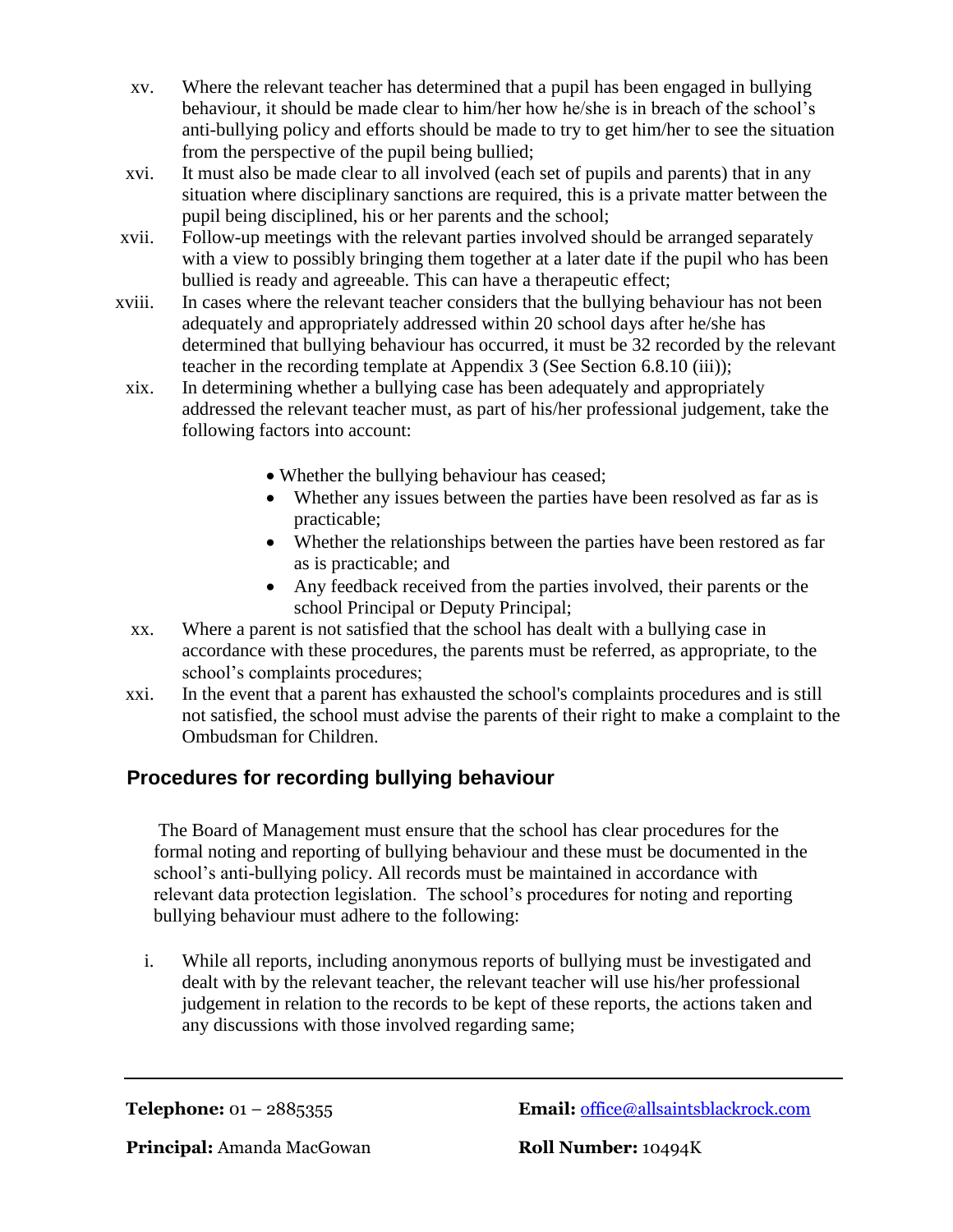- ii. If it is established by the relevant teacher that bullying has occurred, the relevant teacher must keep appropriate written records which will assist his/her efforts to resolve the issues and restore, as far as is practicable, the relationships of the parties involved
- iii. The relevant teacher must use the recording template at Appendix 3 to record the bullying behaviour in the following circumstances:
	- a) in cases where he/she considers that the bullying behaviour has not been adequately and appropriately addressed within 20 school days after he/she has determined that bullying behaviour occurred; and
	- b) where the school has decided as part of its anti-bullying policy that in certain circumstances bullying behaviour must be recorded and reported immediately to the Principal or Deputy Principal as applicable.

In each of the circumstances at (a) and (b) above, the recording template at Appendix 3 must be completed in full and retained by the teacher in question and a copy provided to the Principal or Deputy Principal as applicable. It should also be noted that the timeline for recording bullying behaviour in the recording template at Appendix 3 does not in any way preclude the relevant teacher from consulting the Principal or Deputy Principal at an earlier stage in relation to a case

In cases where bullying episodes may be sufficiently severe, the school reserves the right to make a report to the TUSLA and/or the Gardaί.

**7.** The school's programme of support for working with pupils affected by bullying is as follows (see Section 6.8 of the Anti-Bullying Procedures for Primary and Post-Primary Schools):

In-school supports and opportunities will be provided for the pupils affected by bullying to participate in activities designed to raise their self-esteem, to develop friendships and social skills and build resilience.

If pupils require counselling or further supports, the school will endeavour to liaise with the appropriate agencies to organise same. This may be for the pupil affected by the bullying or those involved in bullying behaviour .

Pupils should understand that there are no innocent bystanders and that all incidents of bullying behaviour must be reported to a teacher.

# **8. Supervision and Monitoring of Pupils**

The Board of Management confirms that appropriate supervision and monitoring policies and practices are in place to both prevent and deal with bullying behaviour and to facilitate early intervention where possible

# **9. Prevention of Harassment**

The Board of Management confirms that the school will, in accordance with its obligations under equality legislation, take all such steps that are reasonably practicable to prevent the

**Telephone:** 01 – 2885355 **Email:** [office@allsaintsblackrock.com](mailto:office@allsaintsblackrock.com)